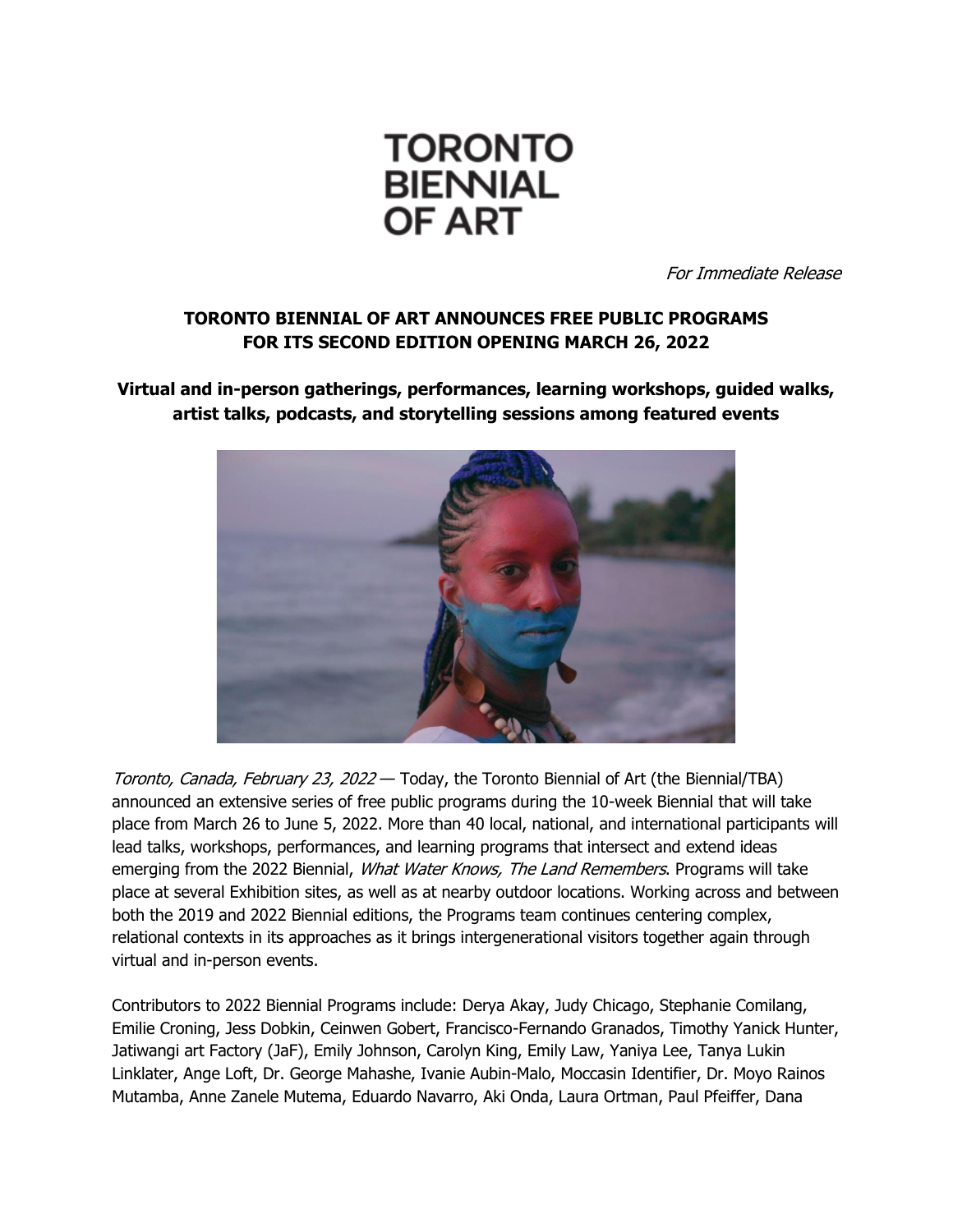Prieto, Eric-Paul Riege, Susan Schuppli, Buhlebezwe Siwani, Dainty Smith, Talking Treaties Collective, Toronto Landscape Observatory, Camille Turner, Syrus Marcus Ware, and Ravyn Wngz.

"Through storytelling sessions, conversations, performances, workshops, and walks, Biennial Programs invite communities to gather and learn together in different formats and engage deeply with artists' works and practices," said TBA Executive Director Patrizia Libralato. "Welcoming visitors back to the Biennial through our dynamic virtual and in-person public programs will be a powerful way to reconnect after more than two years apart."



Most in-person Programs will be held at the Biennial's two main Exhibition venues—72 Perth Avenue in the Junction neighborhood and the Small Arms Inspection Building in nearby Mississauga—and will also occur at site-specific locations throughout the city. Other programming sites include 5 Lower Jarvis Street; Arsenal Contemporary Art; Colborne Lodge; Fort York National Historic Site, Toronto History Museums; High Park; Museum of Contemporary Art Toronto (MOCA); and Textile Museum of Canada.

"The Biennial Programs team works closely with artists and collaborators to create participatory, open, and meaningful public programs that both align with and expand upon the works in the Biennial Exhibition. We connect with community groups and partner arts organizations to create opportunities for learning and active engagement," said TBA Deputy Director and Director of Programs Ilana Shamoon. "Our challenge in 2022 has been to develop programs that can be accessed in-person, outdoors, and online considering the shifting pandemic contexts we are all trying to safely navigate. We are so grateful to the inspiring group of participants and creative partners who have helped us shape the ideas and projects that we will present this spring."

The Programs team worked alongside the Exhibition curators to develop a lexicon of terms that has helped inform their approach to public programs. Terms of particular resonance (bolded) include: coming together as part of a shared ethos at a given moment in time (**collectivity**); "breathing together" (the etymological roots of **conspiring**, further complicated by the current pandemic); experimenting new points of focus to better hear each other (**listening**); and embracing narratives that impact and, in some cases, uncomfortably upend prior learnings as a guiding principle to look inward as we move outward together (**unlearning**).

Throughout the course of the 2022 Biennial, Programs bring together participants and collaborators, whose practices offer visitors multiple entry points for engagement in a series of six programming streams:

**TBA Public Programs** is a platform for artist-led programming that invites visitors to engage directly with the creative and critical processes at work throughout the Exhibition.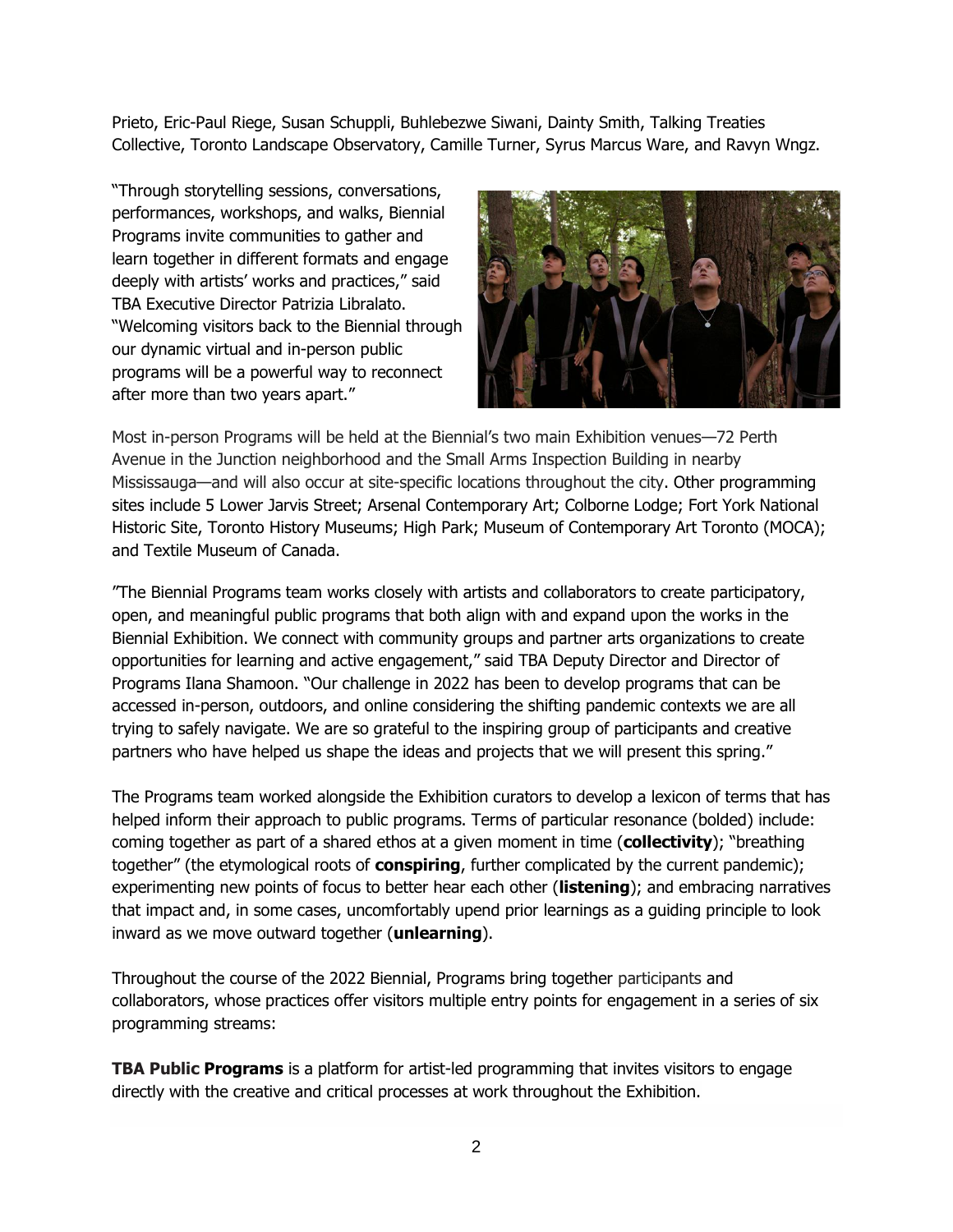**Mobile Arts Curriculum (MAC)** is a set of tools co-created with artists, available digitally on TBA's [website](https://torontobiennial.org/) and physically at the main sites, that resonate with the Exhibition and respond to intergenerational arts education and learning needs.

**Storytelling** expands the mediation of contemporary art beyond conventional modes of interpreting and informing to narrating and embodying through weekly guided sessions, informal conversations, and spot tours at TBA's main sites.

**TBA School Programs** are led by Storytellers who provide lively, participatory, age-appropriate sessions for elementary, secondary, and post-secondary students both in person and virtually.

**TBA Podcasts** is a curator-led, experiential platform for focused reflection, listening, and learning with Exhibition artists.

**Onsite Libraries** offer a collection of textual, visual, and material resources for visitors to read and explore, inviting a deeper personal or collective dialogue with the ideas and practices within the Exhibition.

The Biennial's 2022 Programs are collaboratively developed by Roxanne Fernandes; Mary Kim, Kesang Nanglu, Emily Schimp, and Ilana Shamoon, with contributions from Exhibition curators Tairone Bastien, Candice Hopkins, Katie Lawson, and former curators Clare Butcher and Myung-Sun Kim.

Bios for all Programs participants are available on the TBA [website](https://torontobiennial.org/participants/) and the full calendar of events, including descriptions, locations, dates, and times will also be available in the weeks to come.

### **Toronto Biennial of Art Public Programs highlights include:**

**Jatiwangi art Factory (JaF) with LAIR clay music ensemble: Andzar Agung Fauzan, Pipin Muhammad Kaspin, Tedi Nurmanto, Kiki Rasmadi Permana, Tamyiz Noor Ramadhan, and Ika Yuliana**

Terrakota Route Performance – in-person Date: March 26, 2022 | Time: 11:00am Location: Small Arms Inspection Building

As part of the launch of the 2022 Biennial, members of Jatiwangi art Factory (JaF) come together in Terrakota Route for a mobile multimedia performance featuring original sound pieces and live activations. As a



collective, their artistic practice emphasizes local rural life in relation to land and the terracotta industry in the Jatiwangi district, Indonesia. Clay, which is central to all of their artistic and cultural activities in the spirit of community empowerment, also serves as a material for fashioning instruments used by JaF's music ensemble, Lair. Inspired by the traditional *obrog-obrog* played each morning throughout the village of Jatisura in West Java, Indonesia to mark the beginning of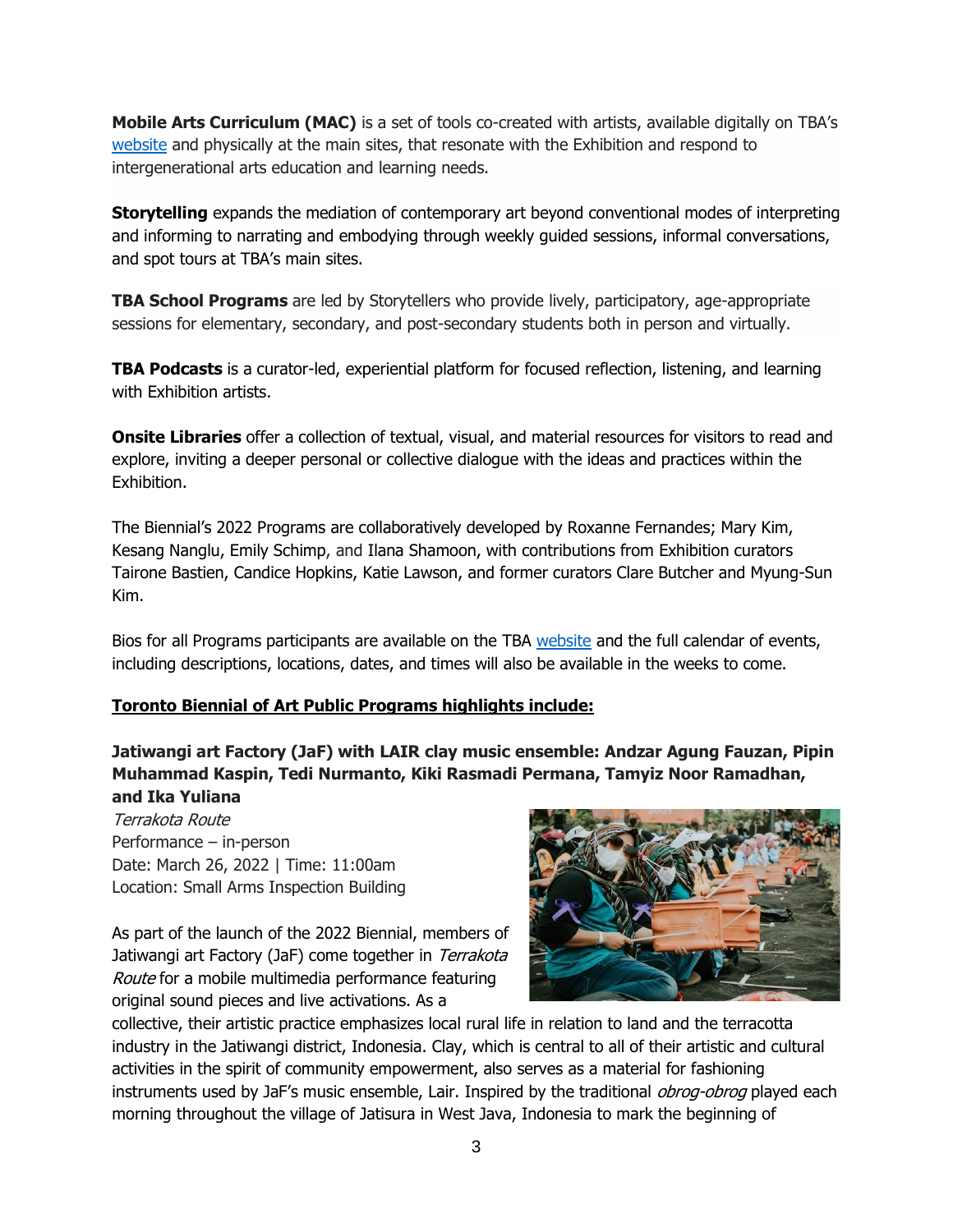Ramadan, Lair's performance ushers in a time of fasting, introspection, and prayer observed by many Muslim community members in Toronto.

Terrakota Route is a part of The Shape of Sound, a curatorial project organized by Sebastian De Line as a part of the 2022 Curatorial Fellowship program, made possible by the generous support of TD Bank Group through the TD Ready Commitment, and in partnership with the Agnes Etherington Art Centre, Isabel Bader Centre for the Performing Arts, and the Gardiner Museum.

#### **C Magazine Workshops with Francisco-Fernando Granados and Jess Dobkin**

Workshop – in-person Dates: April 15, 22, 29, 2022 | Time: 4:30 – 7:30pm | Location: 72 Perth Avenue

In this series of artist-led workshops, participants develop approaches to alternative archival practices that are rooted in community rather than established by an institution. Informed by the tenets of C Magazine's Experiments in Criticism program, which was formed in consultation with experts in critical art pedagogy in 2019, these workshops pose questions for contemplation, discussion, and activation, such as: How can we develop embodied historiographic practices using creative-critical methods? How can we immediately begin to write a future that doesn't perpetuate the same erasures we've witnessed to date? How do we record select details of our present in ways that will ensure they retain their vivacity over time, and by extension, how do we decide what to commit to memory?

This program is co-created and co-presented with C Magazine.

#### **Toronto Landscape Observatory**

Installation, Walks, Learning Programs – in-person Dates: May 2 to June 5, 2022 Time: Various times, check TBA [website](https://torontobiennial.org/) for details Location: 72 Perth Avenue

Curated by 2019 Biennial contributors Jane Wolff and Susan Schwartzenberg, Toronto Landscape Observatory is a collection of tools, walks, workshops, and conversations designed to help Biennial visitors recognize, acknowledge,



and understand their relationships to this place—and to other people who care about it.

The Observatory's weekly events investigate the surroundings of the Biennial site at 72 Perth Avenue and draw attention to processes, phenomena, and connections that often go unnoticed. Its materials and activities engage plural senses and speak to different worldviews, expertise, and ways of knowing the landscape. In examining the land and its relationships as they are today, the Observatory looks toward a future made uncertain by local and global change, from development pressures to the climate emergency. It invites visitors to contribute their own observations to an open vocabulary for imagining possibilities that are kinder, more just, and more resilient than the status quo.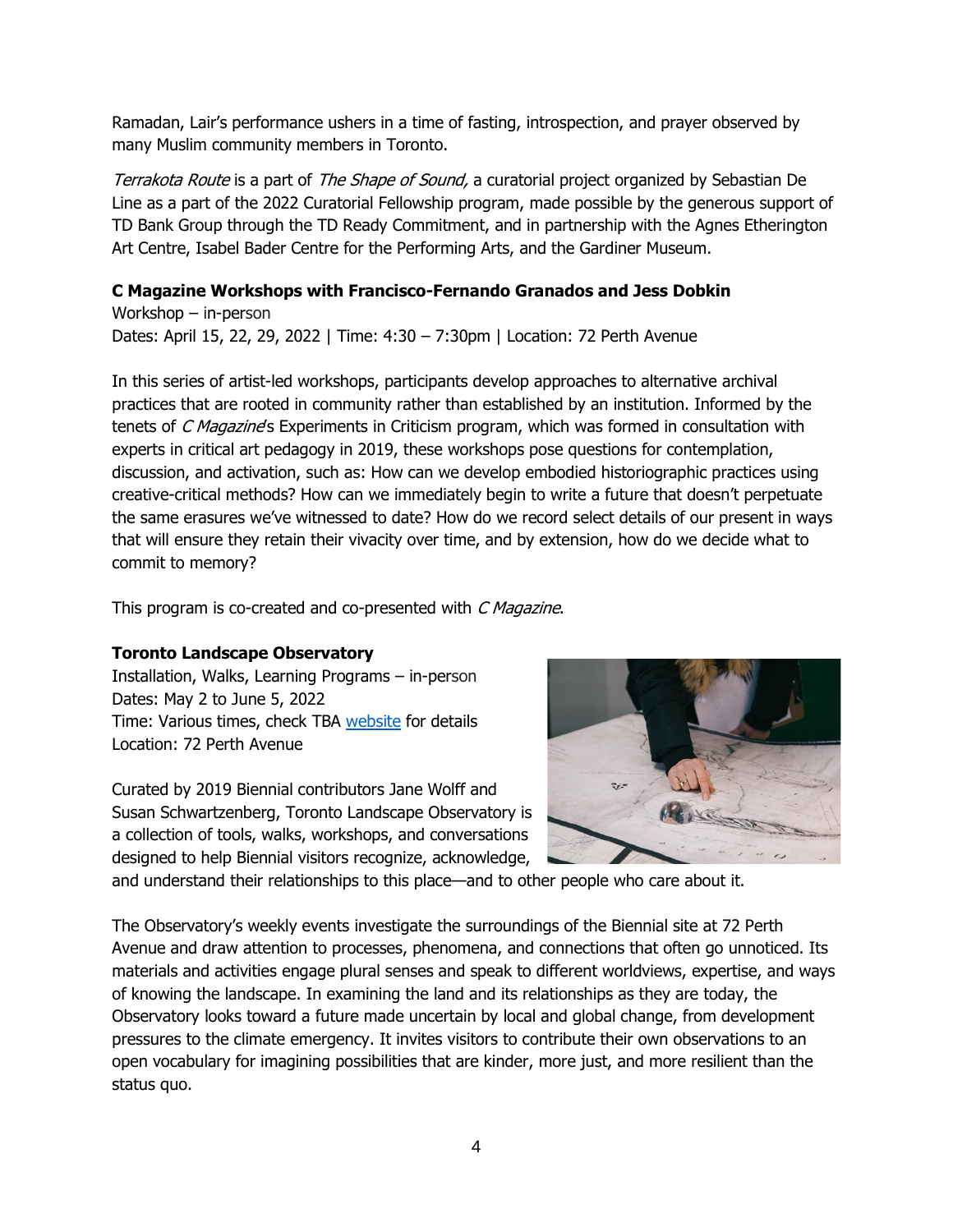Additional contributors include: James Bird, Aaron Hernandez, Lorraine Johnson, Sherry Lee, Karolina Lefebvre, Emily MacCallum, Alexander Moyle, Joel Robson, and Emiley Switzer-Martell.

Toronto Landscape Observatory is supported by funding from the Social Sciences and Humanities Research Council and Office of the Vice-President, International, University of Toronto.

## **Buhlebezwe Siwani and Dr. George Mahashe in conversation, moderated by Emilie Croning with Dr. Moyo Rainos Mutamba**



Artist talk – in-person Date: May 13, 2022 | Time: 6:00pm Location: 72 Perth Avenue

2022 Biennial artist Buhlebezwe Siwani is joined by Dr. George Mahashe for an intimate conversation that brings together Mahashe's ongoing research at the intersection of artistic practice, archives, and anthropology with Siwani's work, which interrogates the patriarchal framing of the Black female body and

experience within the South African context. Moderated by curator Emilie Croning, this discussion will move through tributaries of thought such as Siwani's artistic practice on rituality, their collaborations on works such as Siwani's *Sinje Ngamajuba*, and the relationship between Christianity and African spirituality with a focus on khelobedu. The evening will open with a Chivanhhu-centred opening ceremony led by musician, storyteller, and lecturer Dr. Moyo Rainos Mutamba.

This program is part of We Might Listen for the Shimmerings, a curatorial project by 2022 Toronto Biennial of Art Curatorial Fellow, Chiedza Pasipanodya. It is presented in partnership with Wedge Curatorial Projects and generously funded by TD Bank Group and the Toronto Arts Council.

### **Camille Turner**

Following the Afronautic Trail Walk and Workshop – in-person Dates: May 13 and May 14, 2022 | Time: 12:00 – 2:00pm each day Location: University of Toronto, St. George Campus (check TBA [website](https://torontobiennial.org/) for exact location)

In *Following the Afronautic Trail*, artist Camille Turner invites participants on a two-day, multisensory exploration and interrogation of sites and monuments within the vicinity of the University of Toronto's downtown campus. A part of the durational narratives explored within Turner's body of work, including her 2022 Biennial works Nave and the Black Historical Navigational Toolkit coauthored with Yaniya Lee, this program brings often forgotten histories to the forefront—specifically, the evidence of Canada's colonial linkages between the transatlantic trade of enslaved Africans and its ongoing legacies.

Beginning with a walk exploring the campus through guided visual and textual prompts, visitors will return to campus the following day and enter The Afronautic Research Lab—a futuristic reading room designed by Turner and performed by Outerregion, a group of collaborators including Karen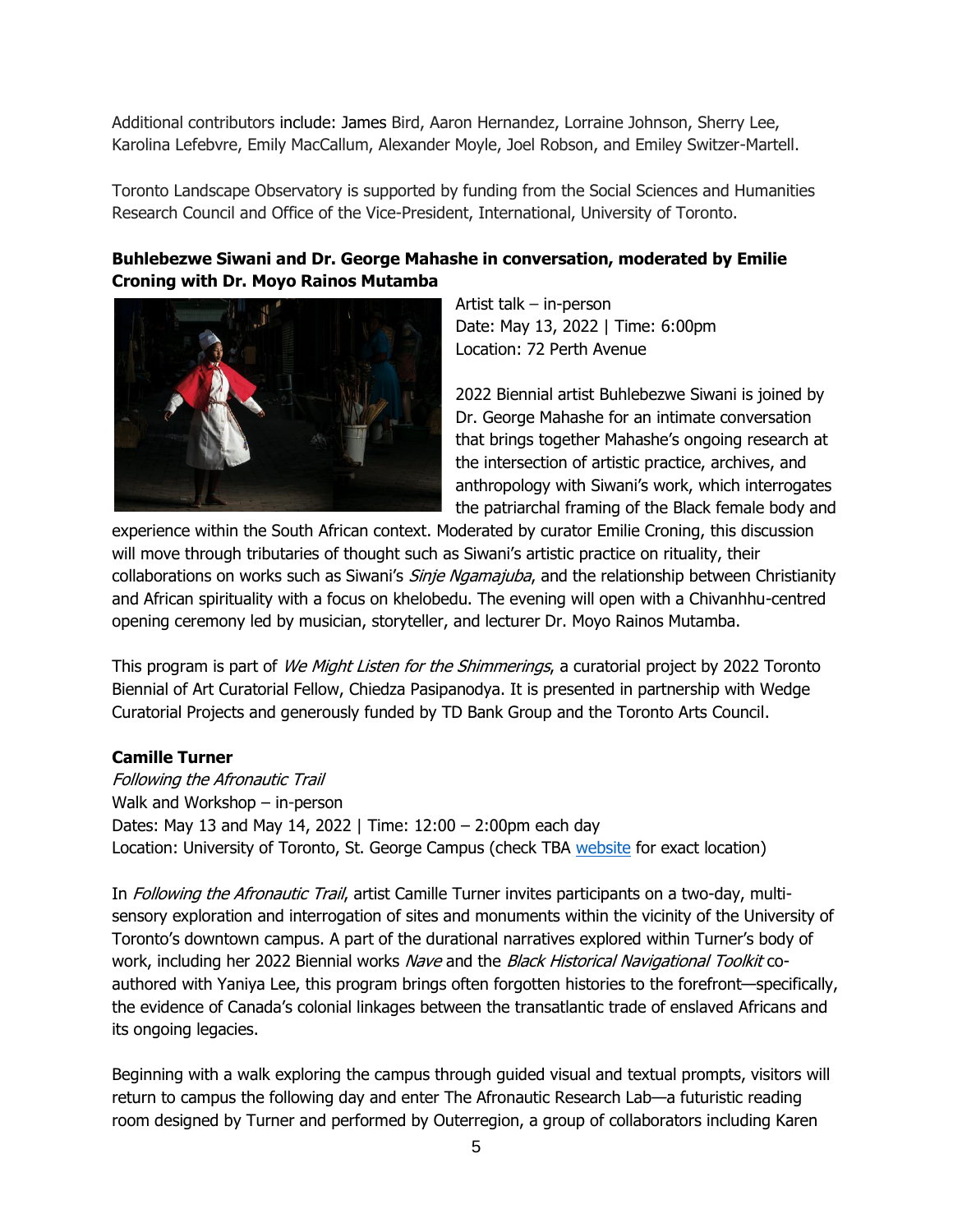Turner and Lee Turner. Through a workshop investigating archival resources, participants will have the opportunity to revisit their prompts in a new context to make palpable connections between the past and present.

This program is co-presented with the Art Museum at the University of Toronto and supported by the Toronto Arts Council and Women Leading Initiative.

## **Tanya Lukin Linklater with Ceinwen Gobert, Emily Law, Ivanie Aubin-Malo, and Laura Ortman**

The sky held me (rainfall on hands hair lips) Performance – in-person Dates: May 18 to 22, 2022 Time: 10:00am – 4:00pm each day Location: High Park (check TBA website for exact location)

The sky held me (rainfall on hands hair lips) is a series of springtime site-specific performance investigations taking place at High Park over the



course of five days. Building upon the interdisciplinary practice of artist Tanya Lukin Linklater and her work in the Biennial, *Held in the air I never fell (spring lightning sweetgrass song)*, these process-based open rehearsals bring Linklater together with invited dancers Ivanie Aubin-Malo, Ceinwen Gobert, and Emily Law, and composer/musician Laura Ortman to generate resonant embodied inquiries. Bordered to the west by Grenadier Pond and covered in a system of wetlands, High Park is a place of synergy between land and water. During these sustained sessions, Lukin Linklater leads a collective performance in response to scores she has penned, as well as to the surroundings of High Park during the spring—a particularly generative season that invites us to take cues from the sky above us.

This project is supported by the Women Leading Initiative.

### **Program Partners**

Building creative partnerships through collaborative public programming and learning activities across Toronto and the surrounding regions is an integral part of the Biennial's commitments. The 2022 Biennial will work with established art institutions, artist-run centres, arts organizations, community organizations, and educational institutions to engage a wide audience and ensure that its Programs are easily accessible.

Programs Partners include: Agnes Etherington Art Centre, Art Gallery of Ontario, Art Metropole, Art Museum at the University of Toronto, C Magazine, Colborne Lodge, Gallery TPW, Gardiner Museum, Isabel Bader Centre for the Performing Arts, Jumblies Theatre & Arts, Moccasin Identifier, Museum of Contemporary Art Toronto (MOCA), Oakville Galleries, Small Arms Inspection Building, Textile Museum of Canada, Toronto District School Board, Urban Indigenous Education Centre, and Wedge Curatorial Projects.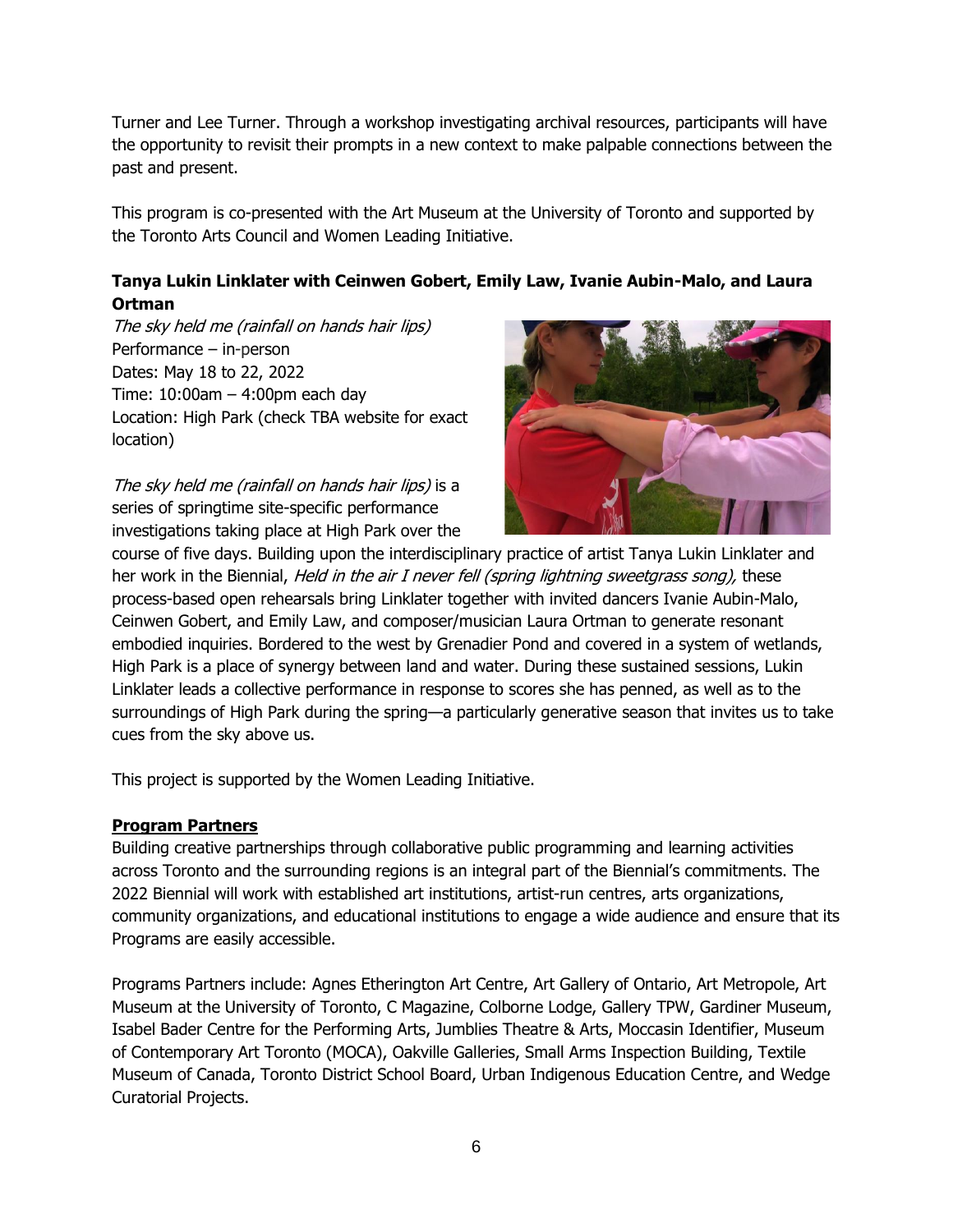#### **TBA Donors and Supporters**

The Toronto Biennial of Art is grateful to all 2022 contributing donors for their generous support. Major funders to-date include: The Pierre Lassonde Family Foundation; Scotia Wealth Management; The Michael and Sonja Koerner Charitable Foundation; RBC Foundation; Polar Foundation; Castlepoint Numa; Michelle Koerner & Kevin Doyle; Kilmer Mattamy Tricon; Delaney Family Foundation; Jack Weinbaum Family Foundation; TD Bank Group; Newpoint Developments Inc.; Hal Jackman Foundation; Donald R. Sobey Foundation; The Shen Family Charitable Foundation; Woodbridge Investments Corporation; Miranda Hubbs; Nutrien; Yamana Gold Inc.; Partners in Art; Waterfront BIA; Waterfront Toronto; Stratus Vineyards; Teknion Corporation. Much gratitude and thanks to our many other generous donors, including our [Founding Supporters.](http://torontobiennial.org/donors-and-supporters)

TBA is also grateful for our government supporters: ArtworxTO; Toronto's Year of Public Art 2021- 2022; Canada Council for the Arts; City of Mississauga; City of Toronto; Government of Canada; Government of Ontario; Ontario Arts Council; Ontario Cultural Attractions Fund of the Government of Ontario through the Ministry of Heritage, Sport, Tourism and Culture Industries, administered by the Ontario Cultural Attractions Fund Corporation; Social Sciences and Humanities Research Council; and Toronto Arts Council.

TBA acknowledges the support of our media partners to-date: Akimbo; blogTO, Cineplex Media; NOW Magazine; Pattison Outdoor Advertising; St. Joseph Communications; Toronto Star; the Toronto Transit Commission; and Yonge-Dundas Square.

#### **About the Toronto Biennial of Art**

The Toronto Biennial of Art is Canada's leading visual arts event focused exclusively on contemporary art from around the world. For 10 weeks every two years, local, national, and international Biennial artists transform Toronto and its partner regions with free exhibitions, performances, and learning opportunities. Grounded in diverse local contexts, the Biennial's city-wide programming aims to inspire individuals, engage communities, and contribute to global conversations.

The Toronto Biennial of Art launched in 2019 and was a popular and critical success. The Biennial provides expanded understandings of contemporary art practices and is building a legacy of free, inclusive, and accessible contemporary arts programming in Toronto, Mississauga, and their surrounding communities.

For more information, visit: [torontobiennial.org,](https://torontobiennial.org/) [@torontobiennial,](https://www.instagram.com/torontobiennial/) and [#TOBiennial22](https://www.instagram.com/explore/tags/tobiennial22/) on Facebook, Twitter, and Instagram.

--30 --

#### **Media Contacts**:

For additional information, Libby Mark or Heather Meltzer at Bow Bridge Communications, LLC, Toronto: +1 647-544-8441, New York City, + 917-968-5567; [info@bow-bridge.com](mailto:info@bow-bridge.com)

For Toronto-based media inquiries, Yolonda Abrahams at Toronto Biennial of Art: +1 647-209-8297; [yabrahams@torontobiennial.org](mailto:yabrahams@torontobiennial.org) or Deanne Moser at DMPUBLIC: +1 647-888-9388; [deanne@dmpublic.com](mailto:deanne@dmpublic.com)